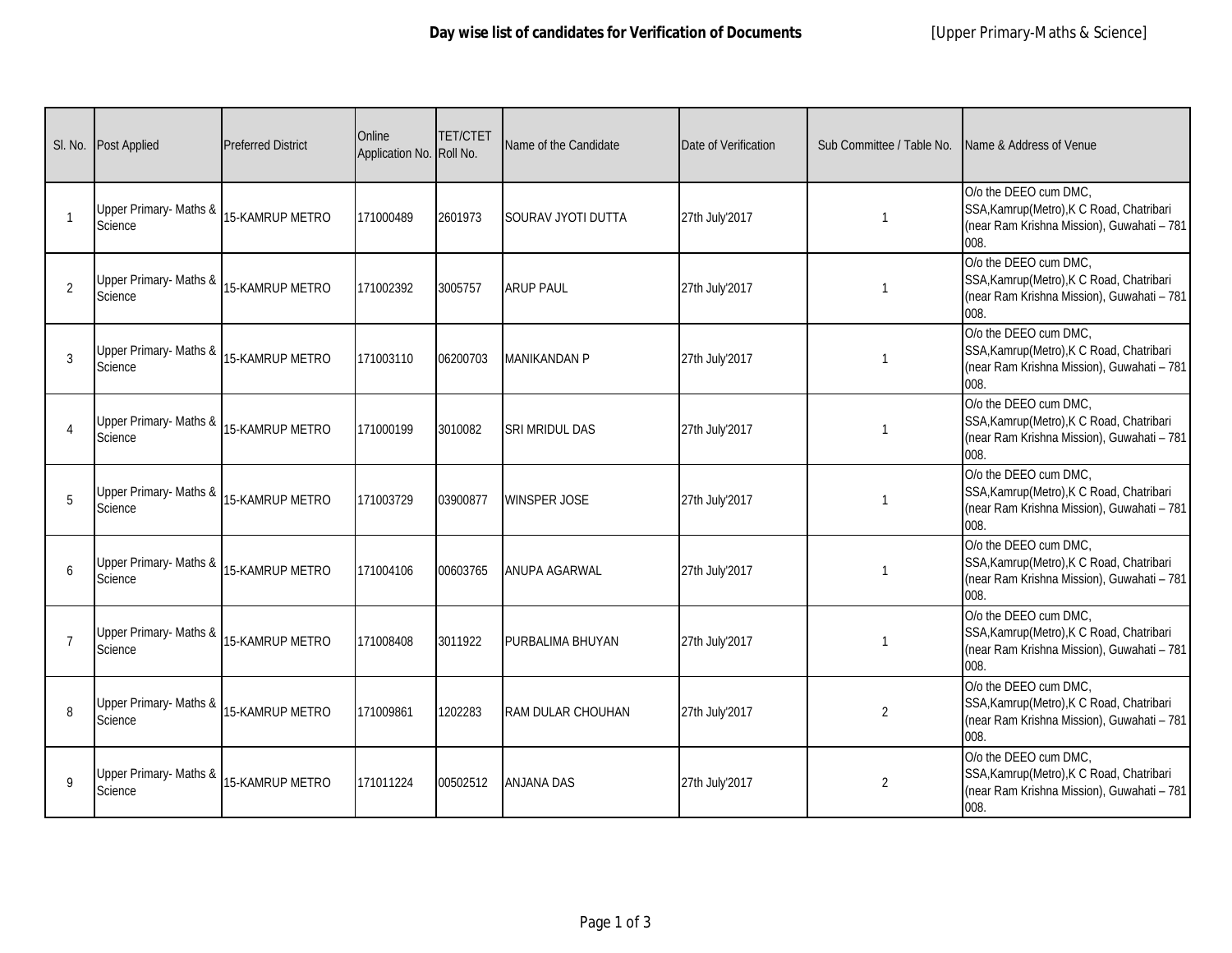|    | SI. No. Post Applied              | <b>Preferred District</b> | Online<br>Application No. Roll No. | <b>TET/CTET</b> | Name of the Candidate    | Date of Verification | Sub Committee / Table No. | Name & Address of Venue                                                                                                  |
|----|-----------------------------------|---------------------------|------------------------------------|-----------------|--------------------------|----------------------|---------------------------|--------------------------------------------------------------------------------------------------------------------------|
| 10 | Upper Primary- Maths &<br>Science | 15-KAMRUP METRO           | 171016227                          | 3005509         | <b>ARPITA PAUL</b>       | 27th July'2017       | $\overline{2}$            | O/o the DEEO cum DMC,<br>SSA, Kamrup (Metro), K C Road, Chatribari<br>(near Ram Krishna Mission), Guwahati - 781<br>008. |
| 11 | Upper Primary- Maths &<br>Science | 15-KAMRUP METRO           | 171018720                          | 3006875         | CHAYANIKA DEVI           | 27th July'2017       | $\overline{2}$            | O/o the DEEO cum DMC,<br>SSA, Kamrup (Metro), K C Road, Chatribari<br>(near Ram Krishna Mission), Guwahati - 781<br>008. |
| 12 | Upper Primary- Maths &<br>Science | 15-KAMRUP METRO           | 171027373                          | 3003759         | <b>SANJIT TALUKDAR</b>   | 27th July'2017       | $\overline{2}$            | O/o the DEEO cum DMC,<br>SSA, Kamrup (Metro), K C Road, Chatribari<br>(near Ram Krishna Mission), Guwahati - 781<br>008. |
| 13 | Upper Primary- Maths &<br>Science | 15-KAMRUP METRO           | 171035086                          | 06901893        | <b>SIVAKUMAR</b>         | 27th July'2017       | $\overline{2}$            | O/o the DEEO cum DMC,<br>SSA, Kamrup (Metro), K C Road, Chatribari<br>(near Ram Krishna Mission), Guwahati - 781<br>008. |
| 14 | Upper Primary- Maths &<br>Science | 15-KAMRUP METRO           | 171036904                          | 3011938         | <b>RAJESH SHETTY</b>     | 27th July'2017       | $\overline{2}$            | O/o the DEEO cum DMC,<br>SSA, Kamrup (Metro), K C Road, Chatribari<br>(near Ram Krishna Mission), Guwahati - 781<br>008. |
| 15 | Upper Primary- Maths &<br>Science | 15-KAMRUP METRO           | 171037382                          | 15084448        | <b>RUNA DEBNATH</b>      | 27th July'2017       | 2                         | O/o the DEEO cum DMC,<br>SSA, Kamrup (Metro), K C Road, Chatribari<br>(near Ram Krishna Mission), Guwahati - 781<br>008. |
| 16 | Upper Primary- Maths &<br>Science | 15-KAMRUP METRO           | 171040710                          | 4101935         | <b>NIRANJAN NATH</b>     | 27th July'2017       | $\overline{2}$            | O/o the DEEO cum DMC,<br>SSA, Kamrup (Metro), K C Road, Chatribari<br>(near Ram Krishna Mission), Guwahati - 781<br>008. |
| 17 | Upper Primary- Maths &<br>Science | <b>15-KAMRUP METRO</b>    | 171041477                          | 3003526         | <b>RITA DEKA</b>         | 27th July'2017       | $\overline{2}$            | O/o the DEEO cum DMC,<br>SSA, Kamrup (Metro), K C Road, Chatribari<br>(near Ram Krishna Mission), Guwahati - 781<br>008. |
| 18 | Upper Primary- Maths &<br>Science | 15-KAMRUP METRO           | 171042035                          | 3011864         | <b>PRANAB RAJBONGSHI</b> | 27th July'2017       | $\overline{2}$            | O/o the DEEO cum DMC,<br>SSA, Kamrup (Metro), K C Road, Chatribari<br>(near Ram Krishna Mission), Guwahati - 781<br>008. |